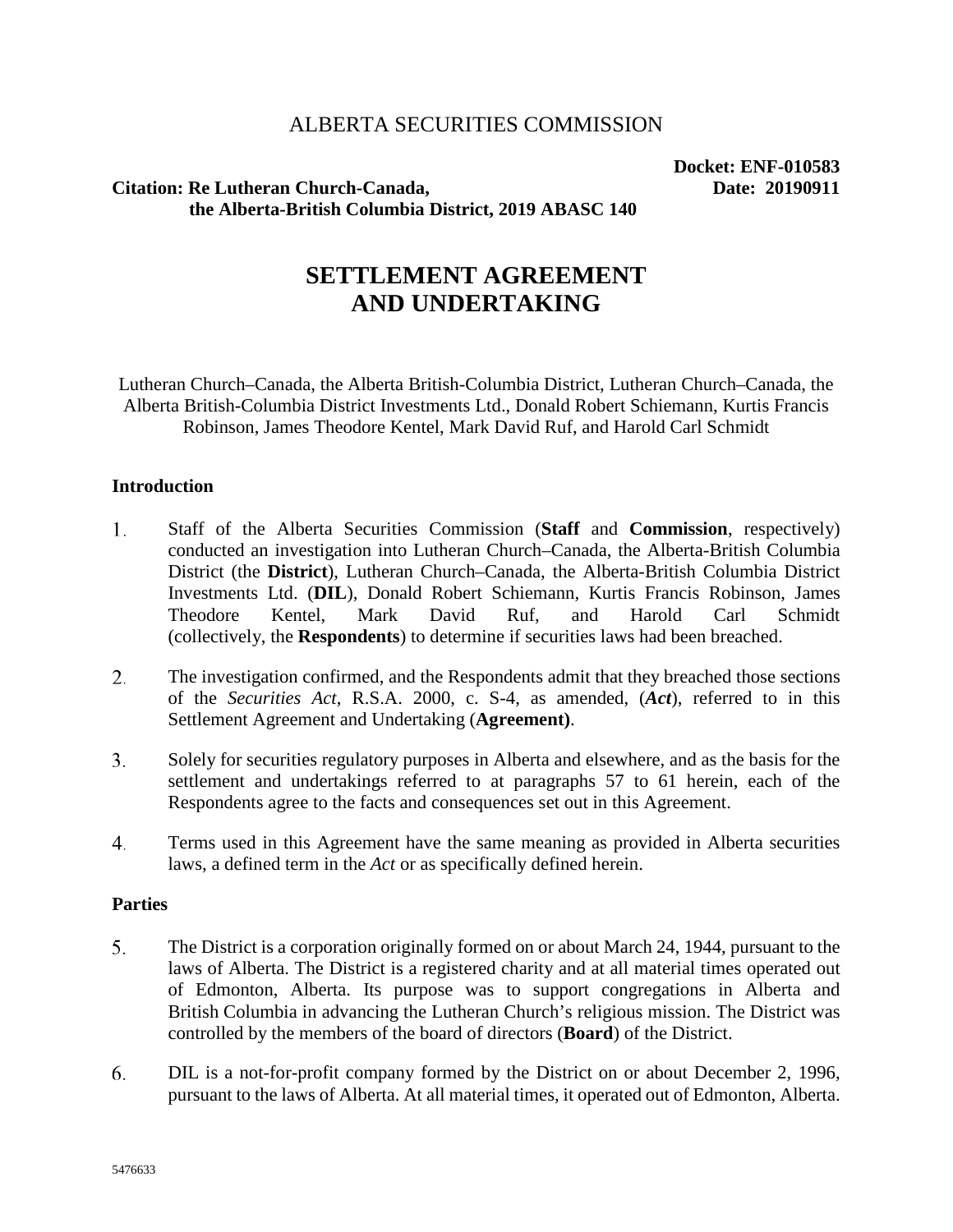- 7. Donald Robert Schiemann (**Schiemann**) is an ordained Lutheran minister who was at all material times a resident of Stony Plain, Alberta. Between 2000 and 2015, Schiemann was an officer and director of the District and DIL, sat on the Board, and held the title of District President.
- 8. Kurtis Francis Robinson (**Robinson**) is an individual who was at all material times a resident of one or the other of Calgary and Edmonton, Alberta. Between 2007 and 2015, Robinson was an Executive Director of District Finances, the President of DIL, and an advisory (non-voting) member of the District's Department of Stewardship and Financial Ministries (**DSFM**) Committee. Robinson obtained his designation as a certified financial planner and was licensed to sell mutual funds from 2003 to 2007.
- 9. James Theodore Kentel (**Kentel**) is an engineer who was at all material times a resident of Kelowna, British Columbia. Between 1997 and 2000, and again from 2003 to 2015, Kentel was a member of the Board, sitting as a Director. From 2009 to 2015, he served as Chairman of the Board, was an officer of the District, and a member of the DSFM Committee.
- Mark David Ruf (**Ruf**) is an ordained Lutheran minister who was at all material times a 10. resident of Calgary, Alberta. Between 2006 and 2015, he was a member of the Board, was an officer and director of the District and DIL, and held at certain times the office of Vice President of the District. He was also a member of the DSFM Committee.
- 11. Harold Carl Schmidt (**Schmidt**) is a licensed realtor who was at all material times a resident of St. Albert, Alberta. From 2006 to 2015, Schmidt was a member of the Board and DIL. He was also a member of the DSFM Committee.

### **Agreed Statement of Facts**

#### *History and Background*

- This Agreement is focused primarily on events and practices subsequent to 12. January 1, 2008, by which time the Respondents ought to have known that the financial situation of EnCharis Community Housing and Services (**ECHS**) required disclosure to investors, and in particular, the practices of the District and DIL accepting investments and/or deposits (collectively, **investments**) into one or the other of two funds:
	- (a) the Church Extension Fund (**CEF Fund**); and
	- (b) the District Investment Fund (**DIL Fund**).

(collectively, the **Funds**)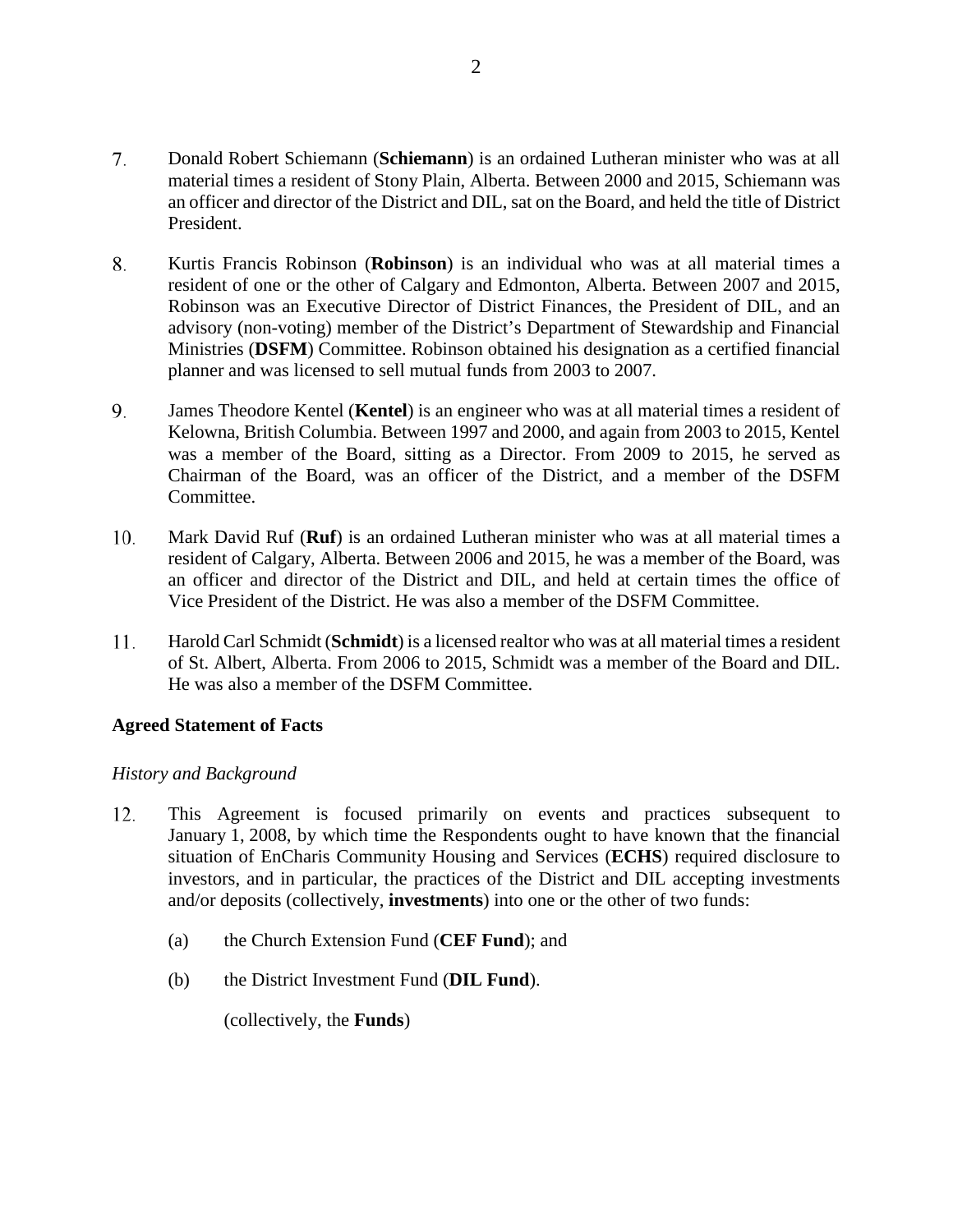- 13. The District established and operated the CEF Fund. The CEF Fund was an unregistered trade name designed to facilitate the investment of funds by individual investors into faithbased developments such as churches and schools in Alberta and British Columbia. At all times, investments in the CEF Fund were promoted as an investment opportunity distinct from donations made by church members to the church and/or their own specific congregations.
- 14. The District operated the CEF Fund by soliciting and obtaining funds for investments from individuals, primarily congregants. These investments took the form of savings/investment accounts, term deposits, and/or bonds. The invested funds were pooled and loaned by the District through the DSFM Committee to individual church congregations and affiliated entities. Some of the money invested in the CEF Fund was held in cash and marketable securities. Investors were promised set rates of interest on the invested funds.
- 15. The DSFM Committee was responsible for making recommendations to the Board regarding congregation loan applications. The Board was responsible for granting final approval of loan applications.
- In exchange for their investments, investors were granted flexible terms which permitted 16. investors to withdraw their funds upon request.
- 17. The tradition underlying the establishment of the Funds was longstanding within the District and the Church, generally. The creation of the Funds arose from an intention to enhance the Church's ministry by providing loans to fund capital projects for congregations.
- 18. The CEF Fund was created in or about 1920 and was operated continuously from its inception until January 2015. As of November 30, 2014, over \$95 million had been invested by over 2,600 investors in the CEF Fund.
- 19. The DIL Fund was created and operated by the District from about 1996 to offer investors registered investments, which provided tax efficiencies through RRSP, RRIF, and TFSA accounts. Under trust agreements with investors, DIL pooled the investment funds and loaned the DIL Fund investments in a similar manner to the funds in the CEF Fund to individual church congregations and affiliated entities. Security in the form of mortgages was generally taken by DIL over assets of the borrowing church congregations. As with the CEF Fund, investors were promised set rates of interest on the invested funds.
- 20. DIL operated continuously from its inception until approximately January 2015. As of November 30, 2014, over \$37 million was invested by over 900 investors in the DIL Fund.
- 21. Between 2008 and 2013, inclusive, the Funds raised \$33,078,754, which represents new investments and interest from extant investments that were rolled over and reinvested into the Funds.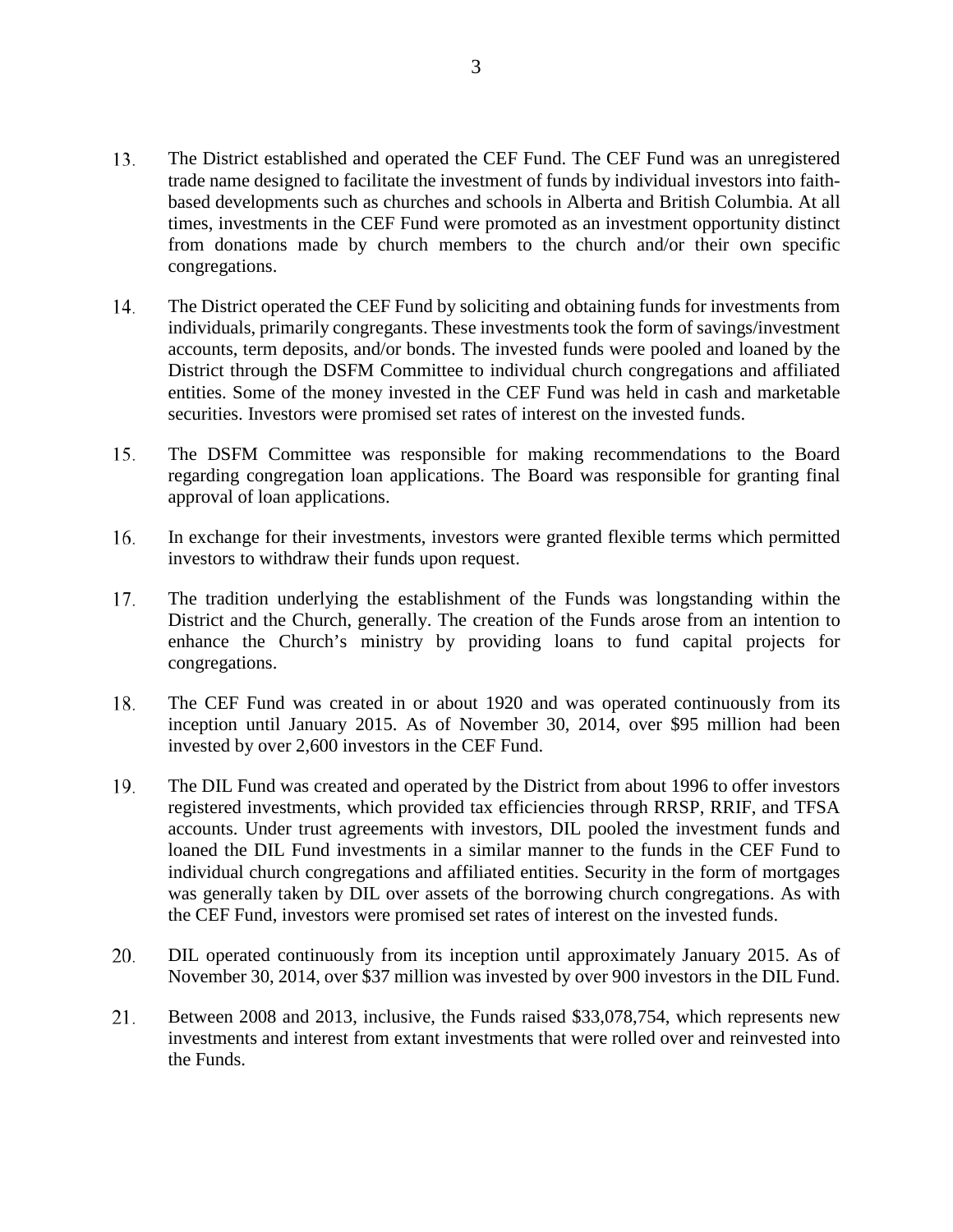#### *The Prince of Peace Development*

- 22. In or about the early to mid-1990s, the District and DIL began loaning money from the Funds to support the Prince of Peace community development, located just east of Calgary, which was developing a large seniors' housing complex (the **PoP Development**) in addition to its existing church and school.
- 23. Over the next several years, substantial amounts from the Funds were used to fund and/or finance the PoP Development.
- 24. By 2003, approximately \$35 million of the approximately \$50 million raised in the CEF Fund was loaned to the PoP Development.
- 25. In 2005, the District incorporated ECHS and EnCharis Management and Support Service (**EMSS**) to hold and manage the PoP Development. The District appointed representatives to ECHS and EMSS.
- 26. By 2009, approximately \$49 million of the approximately \$78.8 million raised in the CEF Fund was loaned in ECHS.

#### *Investments Were Securities*

- 27. The investments in the Funds constituted securities within the meaning of section 1(ggg) of the *Act*.
- 28. Although most investors were affiliated with congregations within the District, investing in the Funds was not specifically closed to members of the public.

#### *Representations and Promotional Practices*

- 29. The District and DIL engaged representatives from congregations to market the investments in their respective congregations. The representatives were provided with Church Extension Manuals (the **Manual**) by the District. The Manual provided these representatives with information and resources to provide to investors and potential investors.
- 30. The Manual identified that "the primary goal of Church Extension is to provide loans with reasonable interest rates to congregations that need property/buildings in order to carry out the ministry of reaching souls for Christ." It also included descriptions of the loan eligibility requirements, criteria, and conditions under which investors' funds were to be loaned. These requirements included, among other things, obtaining "security documentation appropriate to the size and conditions of the loan." Representatives referred to these statements, requirements, criteria and conditions in promoting the investments.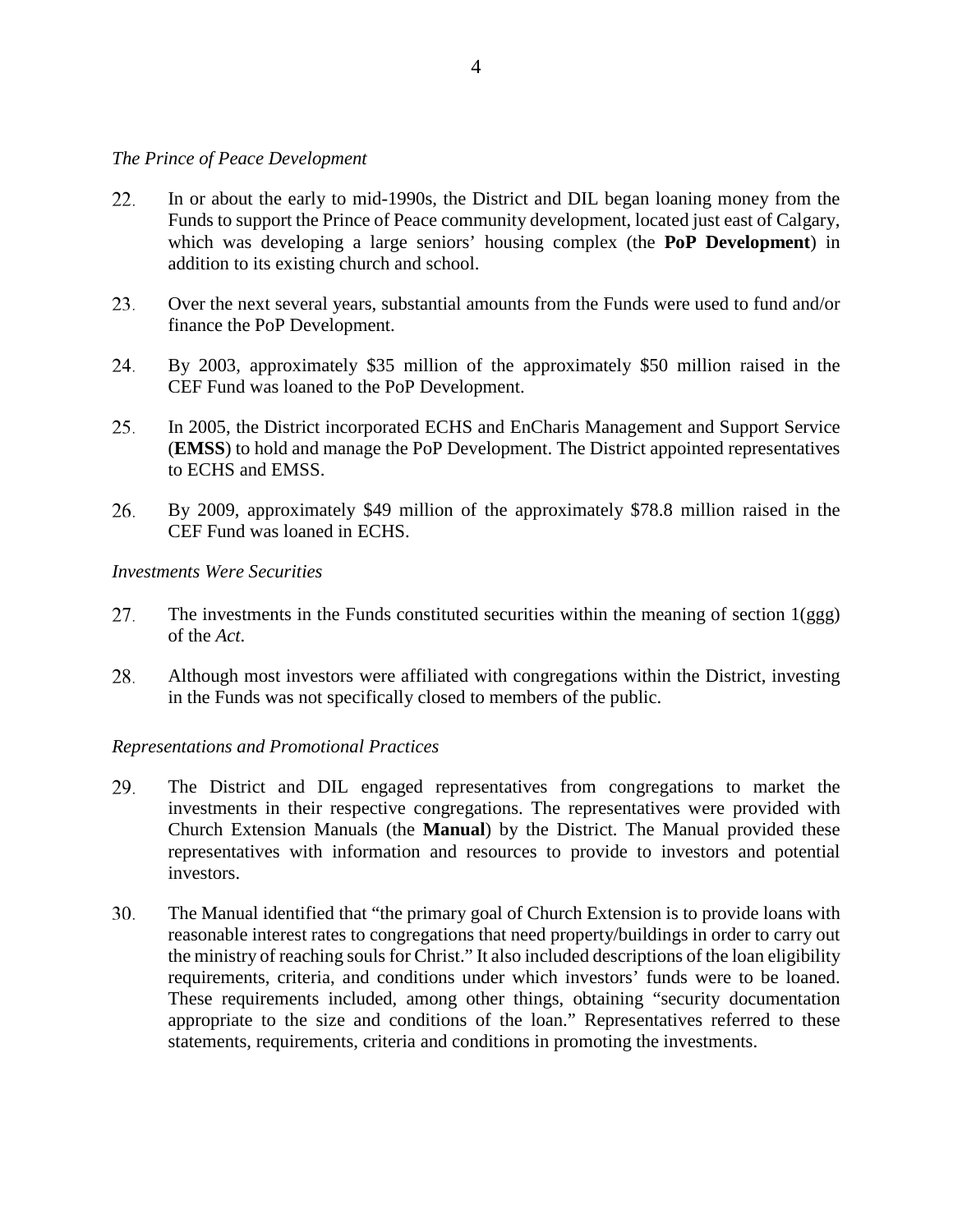- 31. The Respondents authorized statements in promotional literature from 2008 to 2014 about the Funds that they knew or ought to have known were misleading in that the statements did not state all of the facts that were required to be stated or that were necessary to be stated to make the statements not misleading (**Omitted Facts**, as particularized in paragraph 35 below). These statements (**Statements**) would reasonably be expected to have a significant effect on the market price or value of the investments.
- 32. The Statements were as follows:
	- (a) "ABC District Investments is a risk friendly way to invest in RRSPs" (January 2008);
	- (b) [There is] "\$80 million plus invested throughout the District with congregations in the form of loans for land and buildings" (February 2009);
	- (c) "…with our loan portfolio made up of loans to congregations and other ministries – we are experiencing normal repayment histories" (February 2009);
	- (d) "Our portfolio of investments is well diversified. We work with outside professional advisors in the construction of an investment portfolio that is conservative and prudent" (February 2009);
	- (e) "Investments in Church Extension are guaranteed by the ABC District of Lutheran Church–Canada which has in excess of \$30 million dollars of assets. Church Extension has a proven record of security" (Church Extension Manual—until at least July 2009);
	- (f) "…no investor has ever lost any portion of account principal or interest in the history of ABC District Church Extension—over 88 years" (January 2010);
	- (g) "Church Extension Fund is presently assisting 69 different projects in Alberta and British Columbia by providing funding through either a loan or a mortgage" (January 2011); and
	- (h) "With more than \$130 million in assets today, CEF is assisting more than 50 congregations throughout Alberta and British Columbia with loans to help" (January 2013).
- 33. Additional promotional language included the following statements:
	- (a) "The Mission of Church Extension Fund is to provide opportunity for making funds and services available in support of the Great Commission through Lutheran Church–Canada, the Alberta British Columbia District" (all Fund related publications);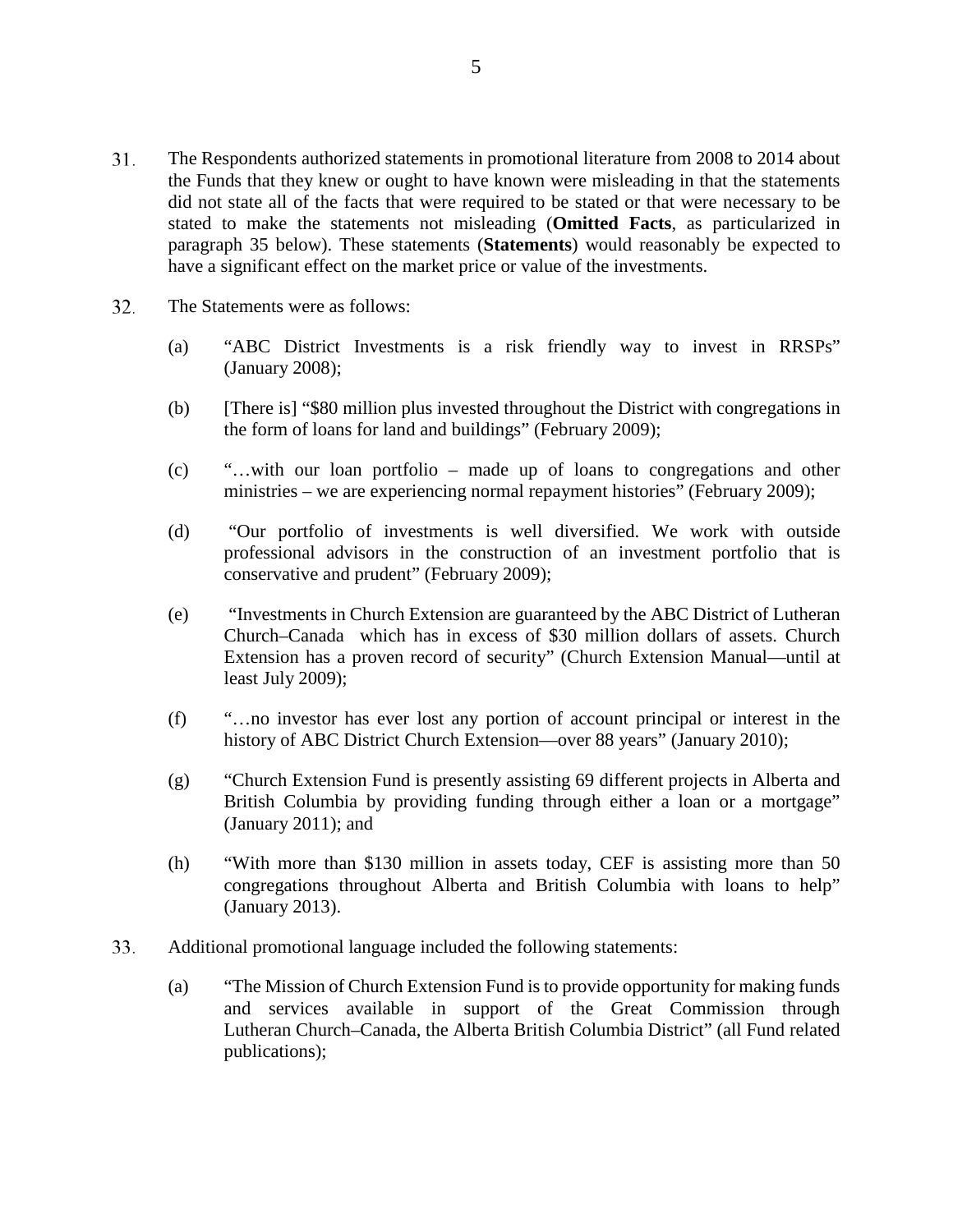- (b) "Church Extension is a partnership between investors and congregations to share the Good News of Jesus Christ. Church Extension is managed prudently and built on solid financial principles. Church Extension actions are based on the question, 'Will this further the Great Commission?'" (2009);
- (c) "Church Extension provides investment opportunities for Lutheran Christians. Through God's grace, these investors make the work of CEF possible" (2009);
- (d) "Church Extension is a ministry. Its ministry is not dollars, not size, not growth, but reaching more people with the gospel" (2009);
- (e) "When you invest a portion of your blessings in CEF in an investment account (no investor has ever lost a portion of account principal or interest in the history of ABC District Church Extension—over 88 years), you know that your dollars will make a difference today and enable Church Extension Fund to meet the needs of the Church tomorrow" (June 2008);
- (f) "CEF not only allow [*sic*] members to earn a competitive return on their money, but more importantly, gives them an opportunity to live out their faith by participating in a common goal, vision and mission" (January 2014);
- (g) "We want to always put the ministry first and interest rate second so that in all things God will have the glory and that we might spread His news to our communities and beyond" (January 2014);
- (h) "The Church Extension Committee membership includes a lawyer, an accountant, a bank manager, and others with experience in the financial marketplace" (undated);
- (i) "You have our permission and encouragement to share this stewardship 'secret.' Tell others about this simple way to increase their support to the mission of the LCC—telling the Good News about Jesus Christ—by expanding their stewardship practices though CEF investment" (2011); and
- (j) "The Board of Directors, the Department of Stewardship and Financial Ministries, the Church Extension Committee and the staff regularly seek God's will in the decisions that are made and in the management of the Fund. However the most convincing aspect of the security of the fund is that God is in control and the fund exists totally for the purpose of providing resources for the sake of proclaiming the saving gospel of Jesus Christ" (undated).
- 34. The Statements were published in newsletters and circulated to existing and potential investors in Lutheran church congregations throughout Alberta and British Columbia. The statement about the investments being guaranteed was contained in the Manual.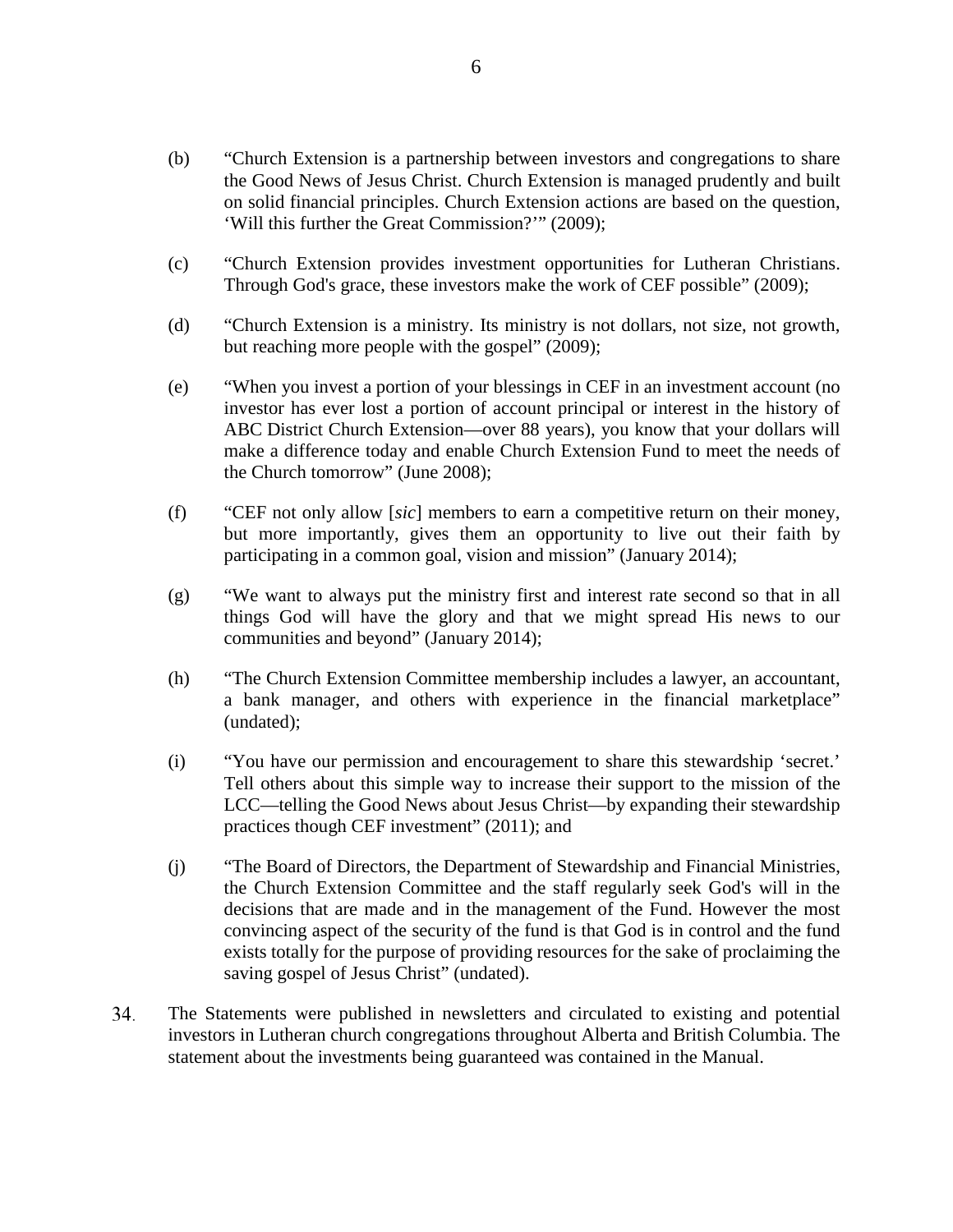- 35. The Omitted Facts were that:
	- (a) ECHS' mortgages represented 82.2% of the District's loan portfolio in 2008, and by 2012, comprised 96.8% of the District's loans;
	- (b) ECHS defaulted on its principal payments, pursuant to its loan agreement with the District of \$2 million per year in 2007, 2008, and 2009. ECHS never made any payments towards the principal outstanding. ECHS paid off its accrued interest in 2011 by selling a parcel of land;
	- (c) ECHS never produced any financial statements to the District in contravention of its loan agreement with the District;
	- (d) ECHS had inadequate financial controls in place to ensure accurate financial reporting;
	- (e) ECHS had insufficient assets to secure its loan with the District;
	- (f) there was no guarantee by the District of the Funds. It was a simple promise to pay; and
	- (g) there was a conflict of interest between the District and ECHS as four members of the Board were also members of the board of ECHS. As a result of the Board's close relationship with ECHS, including oversight and certain shared management, the Board was acting as both a borrower and lender vis-à-vis funds loaned to ECHS.

#### *Other Relevant Facts*

- 36. Robinson was seconded by the District to ECHS for the purpose of managing the PoP Development from mid-2010 through 2015. He took on the role of Executive Director of ECHS, and as such, was responsible for the day-to-day operations of ECHS, all while continuing in roles with the District, DIL, and DSFM Committee.
- 37. In 2011, the Board retained a new auditing firm (**New Auditor**). In or about October 2012, the New Auditor provided an opinion that the assets of the PoP Development were overvalued, and that an impairment write-down was necessary in respect of the District's financial statements. The District did not agree with this opinion.
- 38. This unfavourable opinion was not released to investors until 2014. Throughout the course of 2013, the District continued to evaluate options in regards to the PoP Development including the sale of all assets held by ECHS.
- 39. In or about January 2014, the District retained Deloitte LLP (**Deloitte**) to evaluate options for the District's assets and provide an evaluation of available options in respect of the PoP Development.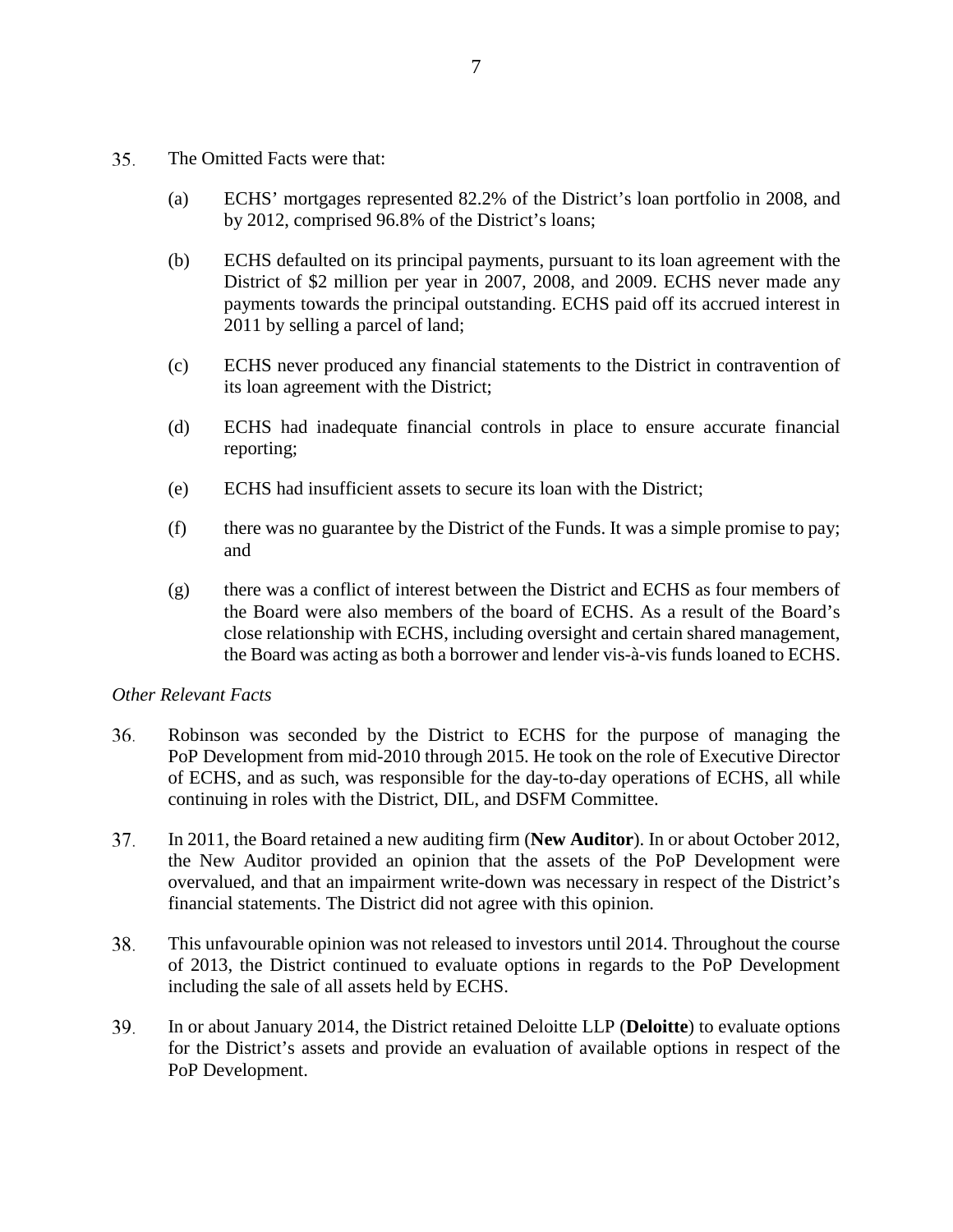- 40. In or about March 2014, the District and DIL stopped soliciting new investments, but continued to accept contributions, which had been set up through automated deposits and/or fund transfers.
- 41. On or about July 18, 2014, Deloitte suggested to the District and DIL that they may be "insolvent."
- 42. On January 23, 2015, the Alberta Court of Queen's Bench made an order under the *Companies' Creditors Arrangement Act*, RSC 1985, c C-36, as amended (**CCAA**), granting a stay of proceedings against the District, DIL, and others, and appointing Deloitte as the Monitor (the **CCAA Proceedings**).

#### *Executive Responsibility*

- 43. From approximately 2000 through 2015, Schiemann was an officer and director of the District and DIL, sat on the Board, and held the title of District President. From 2012 onward, he held a non-voting, ecclesiastical role. As a consequence of his position on the Board, with the District, and with DIL, he knew:
	- (a) about the District's and DIL's operations as described herein; and
	- (b) how the investments were being promoted and sold.
- 44. From approximately 2007 through 2015, Robinson was the Executive Director of ECHS and maintained positions with the Board and the District. As a consequence of his position on the Board, with the District, and with DIL, he knew:
	- (a) about the District's and DIL's operations as described herein; and
	- (b) how the investments were being promoted and sold.
- 45. From approximately 1997 through 2000, and 2003 through 2015, Kentel was a member of the Board, an officer of the District, and a member of the DSFM Committee. As a consequence of his positions, he knew:
	- (a) about the District's and DIL's operations as described herein; and
	- (b) how the investments were being promoted and sold.
- 46. From approximately 2006 through 2015, Ruf was a member of the Board, and officer and director of the District and DIL, and a member of the DSFM Committee. As a consequence of his positions, he knew:
	- (a) about the District's and DIL's operations as described herein; and
	- (b) how the investments were being promoted and sold.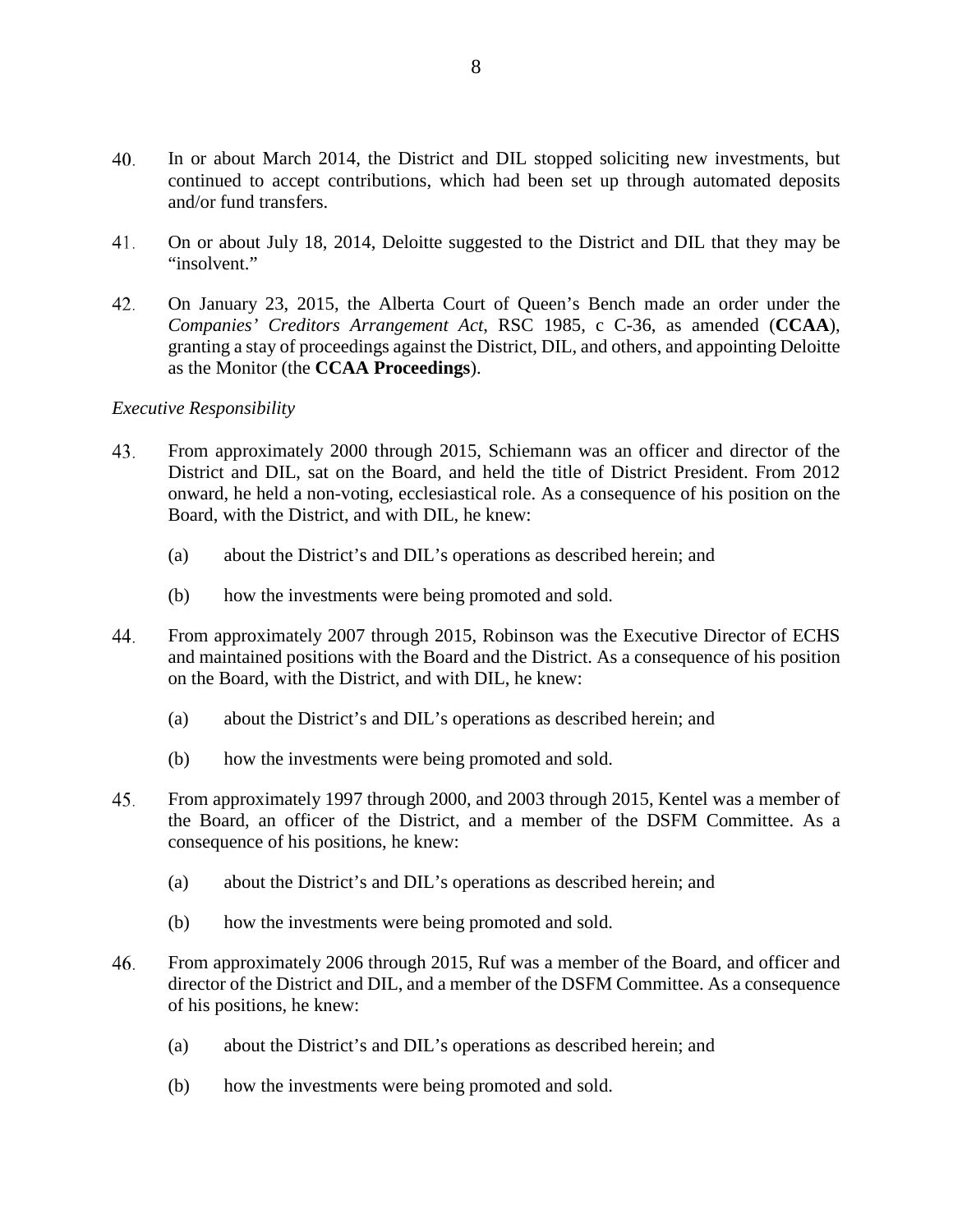- 47. From approximately 2006 through 2015, Schmidt was a member of the Board and the DSFM Committee. As a consequence of his positions, he knew:
	- (a) about the District's and DIL's operations as described herein; and
	- (b) how the investments were being promoted and sold.

#### **Admissions**

- 48. Subsequent to January 1, 2008, the District and DIL each violated section 92(4.1) of the *Act* by making statements which they knew or ought to have known did not state all of the facts required to be stated to make the statements not misleading, and which would reasonably be expected to have a significant effect on the market price or value of the securities distributed by the District and DIL.
- 49. Schiemann, Robinson, Kentel, Ruf, and Schmidt each, as a consequence of his position on the Board, with the District, and with DIL, authorized, permitted, or acquiesced in the above-noted breaches of Alberta securities laws by the District and DIL.

#### **Circumstances Relevant to Settlement**

- 50. At all material times, each of Schiemann, Robinson, Kentel, Ruf, and Schmidt assert they believed that ultimately they would be able to save the PoP Development.
- 51. At the outset of the CCAA Proceedings, the total claims of investors into the Funds were:
	- (a) CEF Fund: \$89.4 million; and
	- (b) DIL Fund: \$38 million.

(collectively, the **Claims**)

- 52. A significant portion of the Claims have now been distributed to the Funds' investors. While the CCAA Proceedings are ongoing, at the date of this Agreement, and based on the reports of the Monitor in the CCAA Proceedings, it is anticipated that the CEF Fund and the DIL Fund may have a shortfall of approximately:
	- (a) CEF Fund: \$20 million; and
	- (b) DIL Fund: \$7.2 million.
- 53. Regarding the CEF Fund, the assets of ECHS were transferred to a new entity called Sage Properties Corp. (**Sage**). The Sage shares are now owned by the Funds' investors. Sage was ascribed a value of \$51,364,729 by the Monitor in the CCAA Proceedings. This value of the Sage shares has been set off against the amount owing to investors for the purpose of calculating the shortfall referred to in paragraph 52.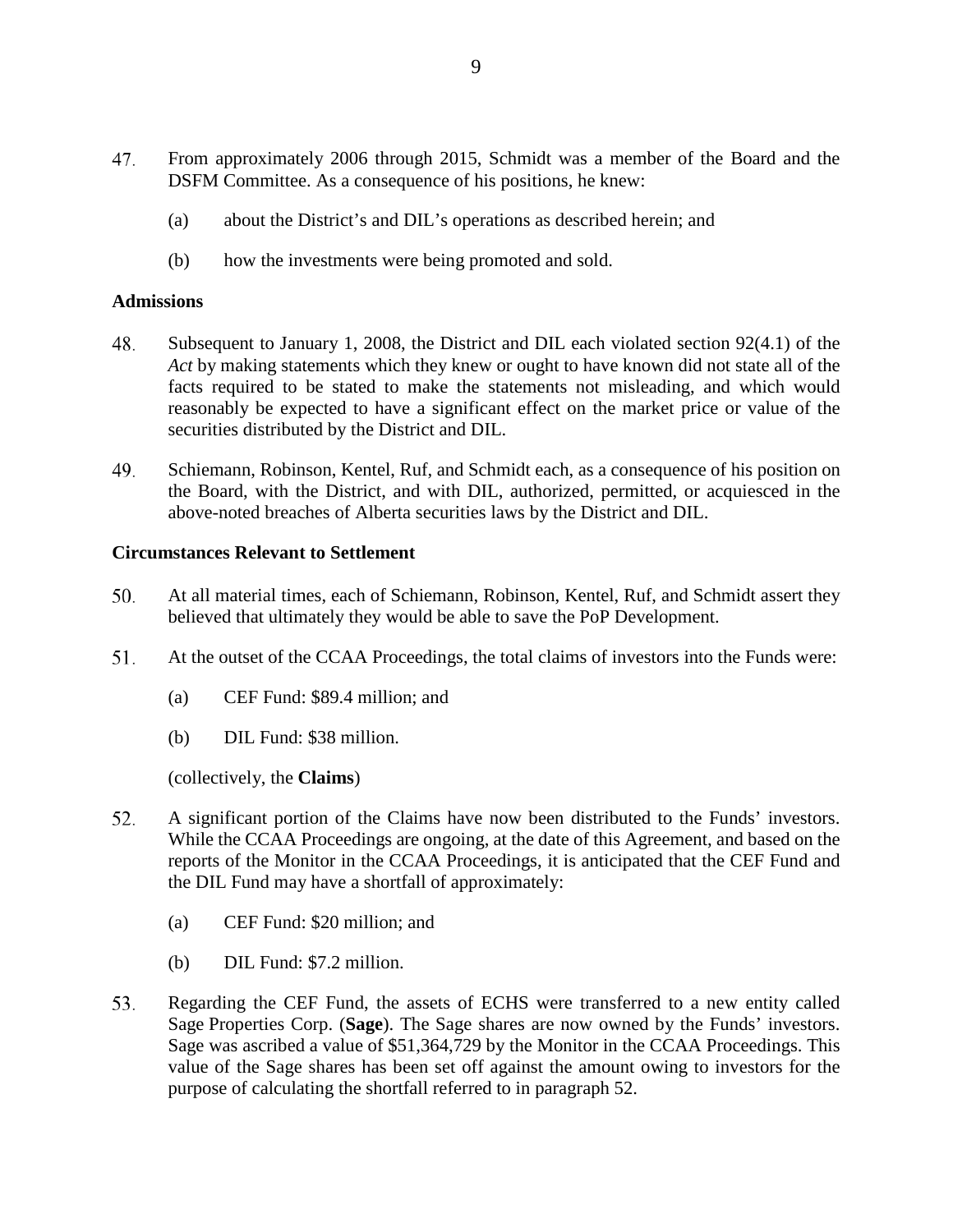- 54. None of the Respondents have previously been sanctioned by the Commission.
- 55. The Respondents cooperated with Staff during the investigation.
- 56. This Agreement has saved the Commission the time and expense associated with a contested hearing under the *Act*.

#### **Settlement and Undertakings**

- 57. Based on the agreed facts and admissions, the individual Respondents agree to pay a total of \$500,000 (the **Settlement Funds**), attributed as follows:
	- (a) Schiemann: \$175,000
	- (b) Robinson: \$100,000
	- (c) Kentel: \$ 75,000
	- (d) Ruf: \$ 75,000
	- (e) Schmidt: \$ 75,000
- 58. In lieu of a payment to the Commission, the individual Respondents undertake to pay the Settlement Funds to the Monitor for distribution to the Funds' investors in accordance with the directions of the Court of Queen's Bench in the CCAA Proceedings.
- 59. The individual Respondents agree to pay to the Commission the amount of \$100,000 for costs.
- 60. Each of the District and DIL undertakes, permanently:
	- (a) not to trade in or purchase securities or derivatives, and acknowledges that all of the exemptions contained in Alberta securities laws do not apply to it;
	- (b) not to act as a registrant, investment fund manager or promoter;
	- (c) not to advise in securities or exchange contracts; and
	- (d) not to act in a management or consultative capacity in connection with activities in the securities market.
- 61. Each of Schiemann, Robinson, Kentel, Ruf, and Schmidt undertakes, personally and permanently:
	- (a) not to trade in or purchase securities or derivatives, and acknowledges that all of the exemptions contained in Alberta securities laws do not apply to them, except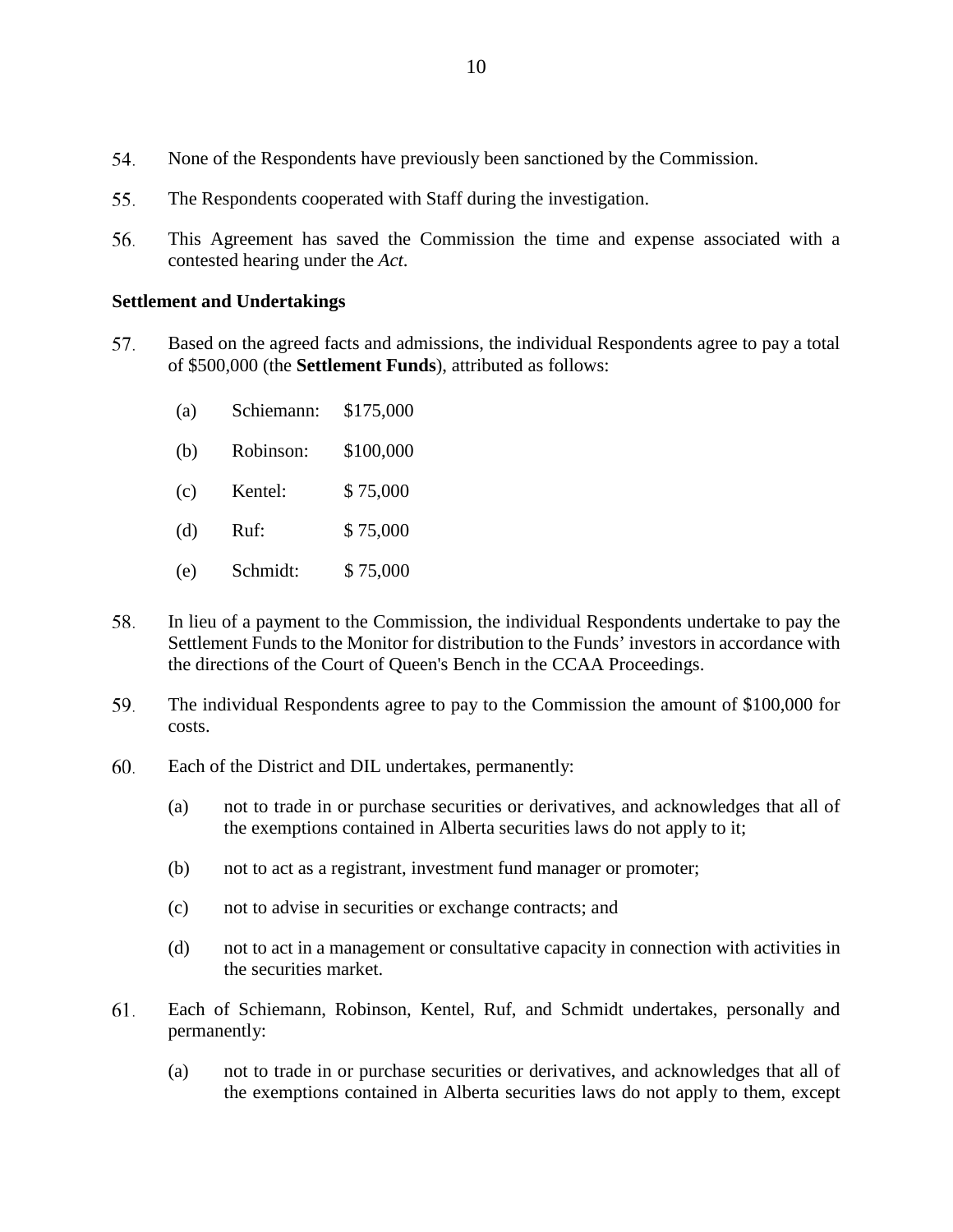that this order does not preclude them from trading in or purchasing securities through a registrant (who has first been given a copy of this decision);

- (b) to resign all positions he holds as a director or officer of any issuer, registrant or investment fund manager, and agrees not to act as a director or officer, or as both a director and an officer, of any issuer, registrant, or investment fund manager;
- (c) not to advise in securities or exchange contracts;
- (d) not to act as a registrant, investment fund manager or promoter; and
- (e) not to act in a management or consultative capacity in connection with activities in the securities market.

#### **Administration**

- 62. The Respondents acknowledge that they received independent legal advice and voluntarily made the admissions and undertakings in this Agreement.
- 63. The Respondents waive any right existing under the *Act*, or otherwise, to a hearing, review, judicial review or appeal of this matter.
- The Respondents acknowledge and agree that the Commission may enforce this Agreement 64. in the Court of Queen's Bench or in any other court of competent jurisdiction.
- 65. The Respondents understand and acknowledge that this Agreement may be referred to in any other proceedings under the *Act*, and in securities regulatory proceedings involving other securities regulators in other jurisdictions, but for no other purpose. The securities laws of some other Canadian jurisdictions may allow for provisions of a settlement agreement made in this matter to be given parallel effect in those other jurisdictions automatically, without further notice to the Respondents. The Respondents understand and acknowledge that they should contact the securities regulator of any other jurisdiction in which they may intend to engage in any securities related activities.
- 66. Execution and fulfillment of the terms of this Agreement by the Respondents resolves all issues involving the Respondents relating to the conduct described herein, and Staff will seek no further sanction against them arising from these facts.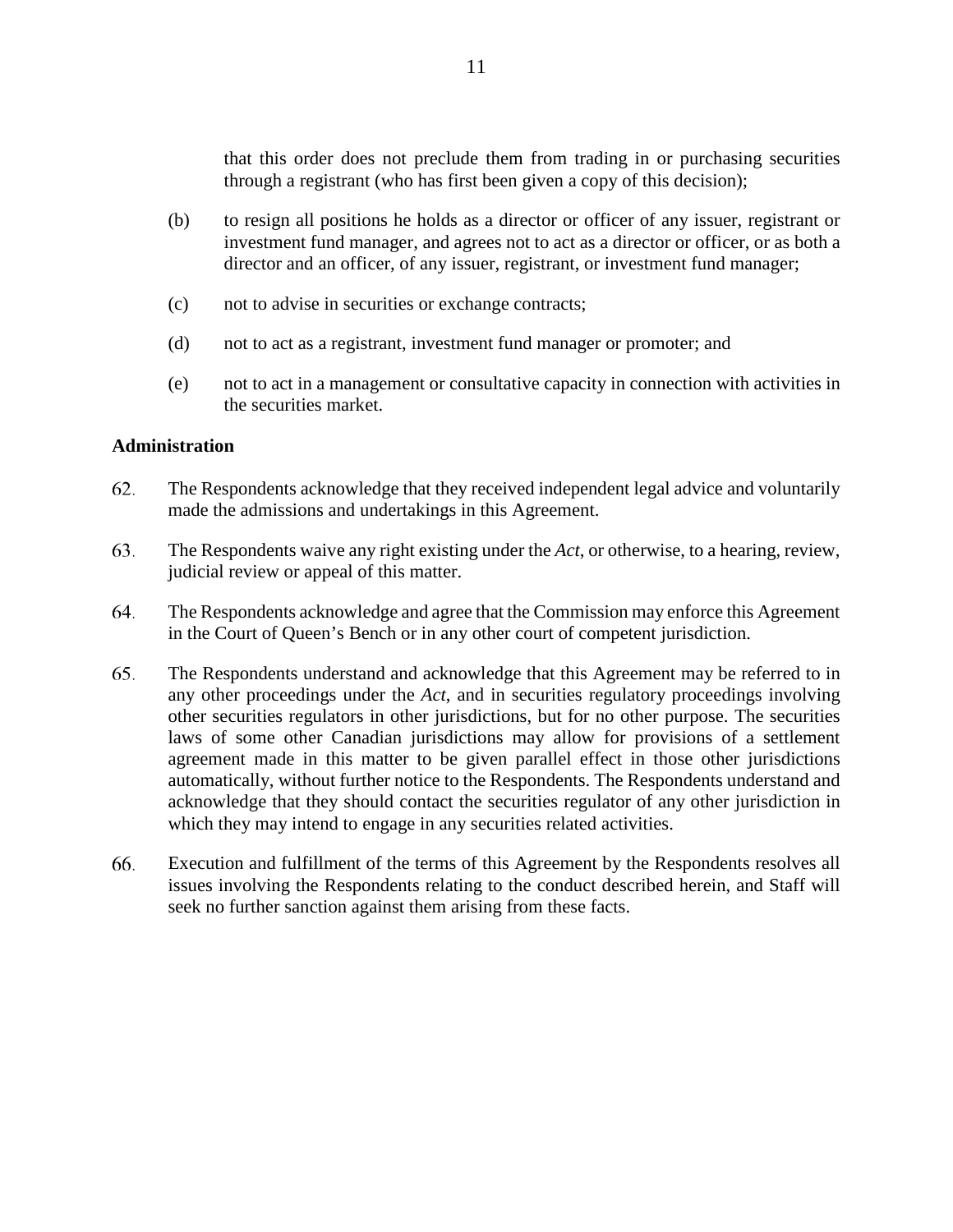67. This Agreement may be executed in counterpart.

| Signed by the duly authorized signatory of<br>Lutheran Church-Canada, the Alberta<br>British Columbia District at Stony Plain,<br>Alberta this 3 day of September, 2019 in<br>the presence of:                  | Lutheran Church–Canada, the Alberta British<br>Columbia District                  |
|-----------------------------------------------------------------------------------------------------------------------------------------------------------------------------------------------------------------|-----------------------------------------------------------------------------------|
| Gloria Velichka<br><b>WITNESS NAME</b><br>"Original signed by"<br><b>SIGNATURE</b>                                                                                                                              | Per: "Original signed by"<br><b>Roland Kubke</b>                                  |
| Signed by the duly authorized signatory of<br>Lutheran Church-Canada, the Alberta<br>British Columbia District Investments Ltd.<br>at Stony Plain, Alberta this 3 day of<br>September, 2019 in the presence of: | Lutheran Church-Canada, the Alberta British<br>Columbia District Investments Ltd. |
| Gloria Velichka<br><b>WITNESS NAME</b><br>"Original signed by"<br><b>SIGNATURE</b>                                                                                                                              | Per: "Original signed by"<br><b>Roland Kubke</b>                                  |
| Signed by Harold Carl Schmidt at St.<br>Albert, Alberta this 26 day of August,<br>2019 in the presence of:                                                                                                      |                                                                                   |
| J.G. Schmidt<br><b>WITNESS NAME</b>                                                                                                                                                                             |                                                                                   |
| "Original Signed by"<br><b>SIGNATURE</b>                                                                                                                                                                        | "Original signed by"<br>Harold Carl Schmidt                                       |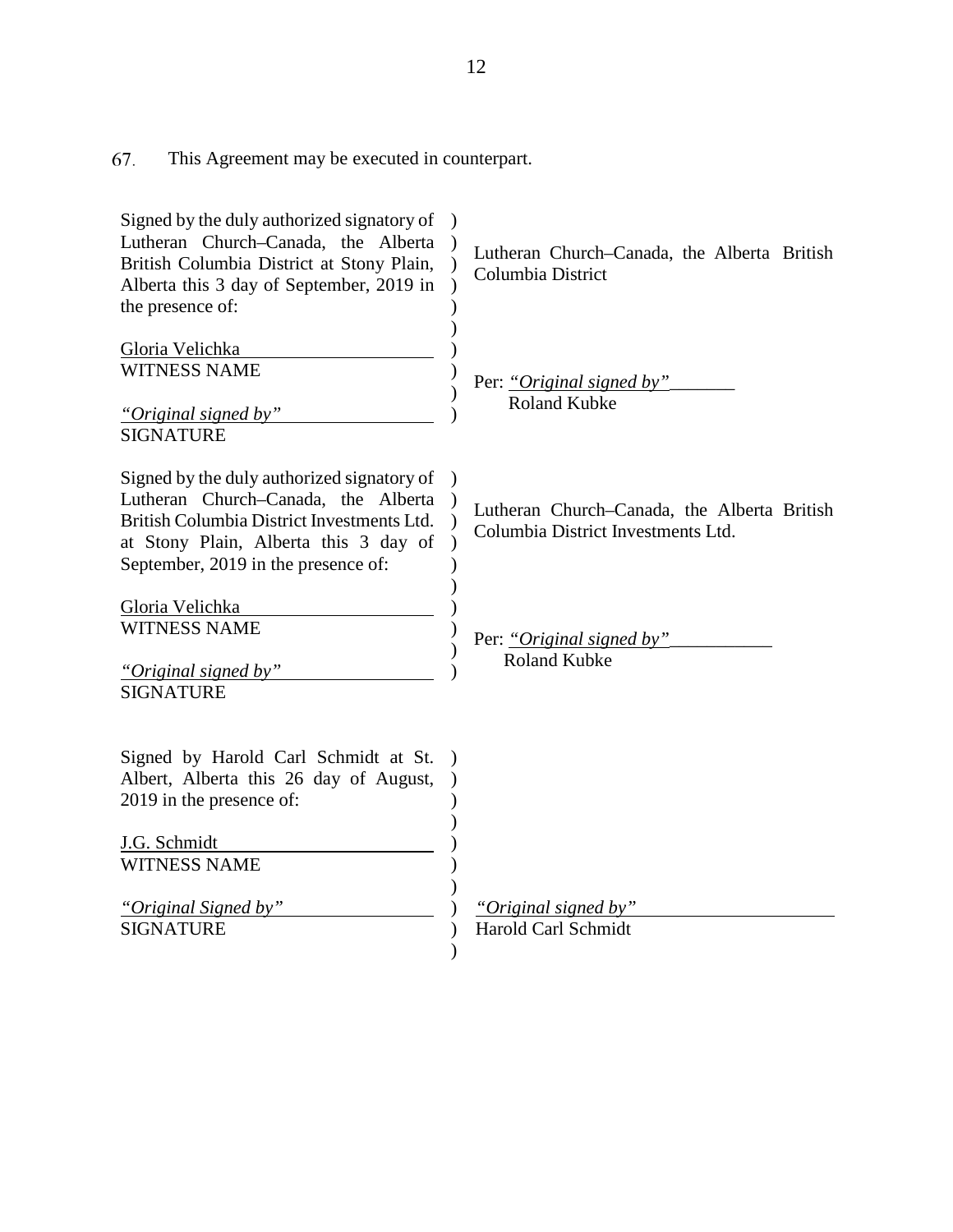| Signed by Donald Robert Schiemann at<br>Stony Plain, Alberta this 23 day of<br>August, 2019, in the presence of: |                              |
|------------------------------------------------------------------------------------------------------------------|------------------------------|
| Elizabeth Schiemann                                                                                              |                              |
| <b>WITNESS NAME</b>                                                                                              |                              |
| "Original signed by"                                                                                             | "Original signed by"         |
| <b>SIGNATURE</b>                                                                                                 | Donald Robert Schiemann      |
| Signed by Kurtis Francis Robinson at<br>Kelowna, BC this 26 day of August, 2019,<br>in the presence of:          |                              |
| Nikki Robinson                                                                                                   |                              |
| <b>WITNESS NAME</b>                                                                                              |                              |
| "Original signed by"                                                                                             | "Original signed by"         |
| <b>SIGNATURE</b>                                                                                                 | Kurtis Francis Robinson      |
| Signed by James Theodore Kentel at<br>Kelowna, BC this 23 day of August, 2019,<br>in the presence of:            |                              |
| Nicole Gurr                                                                                                      |                              |
| <b>WITNESS NAME</b>                                                                                              |                              |
| "Original signed by"                                                                                             | "Original signed by"         |
| <b>SIGNATURE</b>                                                                                                 | <b>James Theodore Kentel</b> |
|                                                                                                                  |                              |